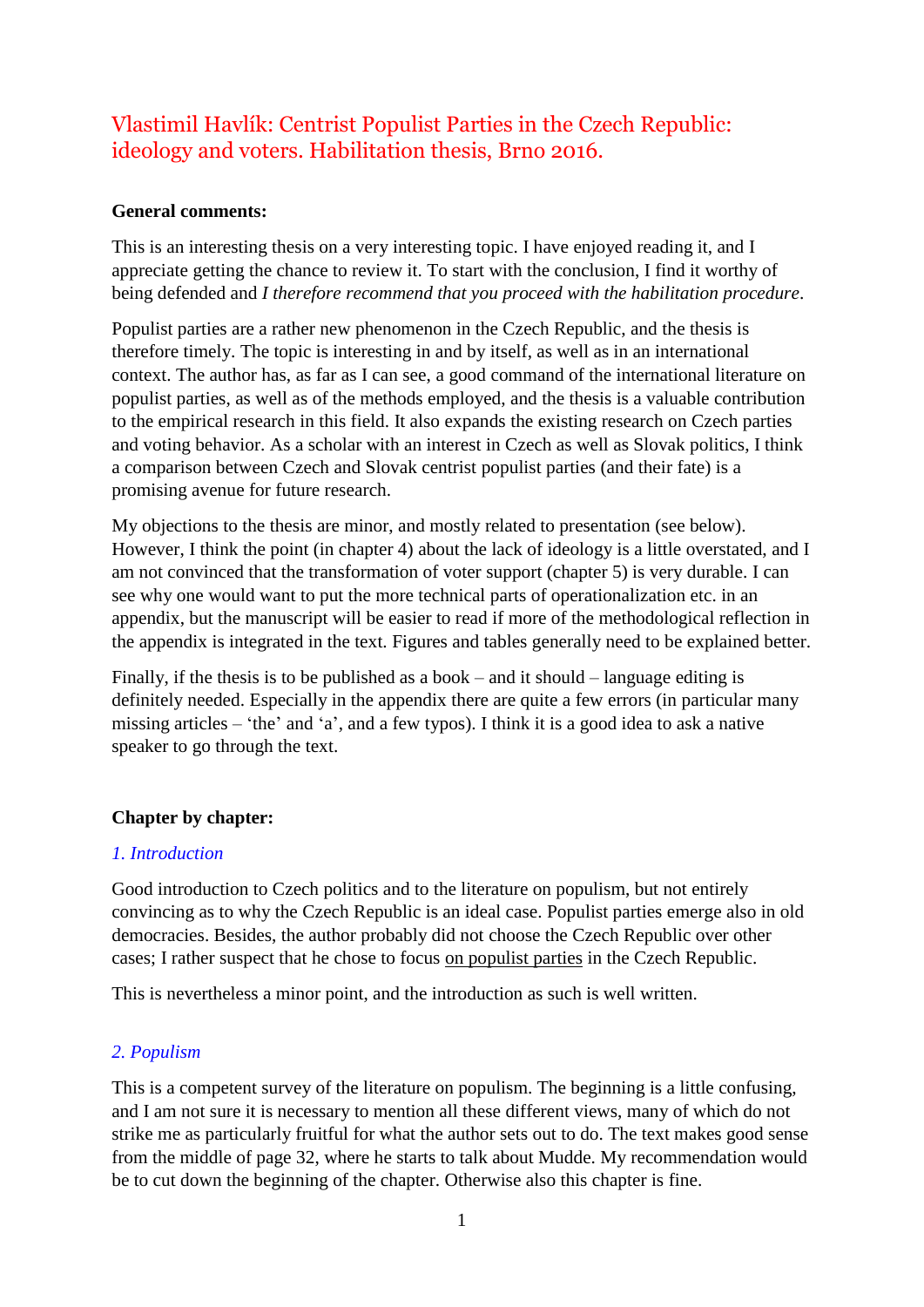# *3. Centrist populism in the Czech Republic*

The introductory part on the history of Czech populism is well written. The method used for the qualitative analysis is plausible, and I find the analysis of all three parties well informed. As for the quantitative part, the use of programs makes sense, but I am less convinced by the use of expert surveys to confirm the placement of the parties. All it says is basically that the author agrees with the experts, or vice versa.

That being said, I think the point about the lack of ideology (in the qualitative part) is a little overstated. They may not take a very clear stand on issues related to traditional left–right competition during the campaign, but I don't find any of the parties ideologically empty. The agenda of VV and Úsvít was arguably to some extent about the rules of the game, and the strong emphasis of ANO 2011 on competent businessmen placed it on the centre-right in the eyes of the voters (see e.g. Image politických stran – září 2013, Naše společnost, v13-09) already before the election. By 2015 a majority of ANO's voters placed themselves on the right or centre–right (CVVM 2015). I have interviewed representatives of ANO myself, and they confirmed my impression that the party is right of centre. As Havlík et al. 2014 (p.207) have pointed out, ANO got over 60 percent of its 2013 voters from the center–right government parties ODS, TOP 09 and VV.

I see the temptation to overstate the ideological emptiness, but I think it should be resisted.

I have two small additional comments to the part about Public affairs (VV):

p. 72. VV bylaws were amended on June 23, 2012, after which only party members could take part in nomination processes. According to the bylaws, section III. 3g), members of VV had the right to

'volit v přímé volbě lídra kandidátky do zastupitelstev krajských měst, krajského zastupitelstva, zastupitelstva hl. m. Prahy, Poslanecké sněmovny Parlamentu ČR a Evropského parlamentu a kandidáta do Senátu PČR; právo volit v přímé volbě má člen Strany vždy ve vztahu ke kandidátce příslušné dle místa bydliště člena'.

This right did not, according to the amended bylaws, apply to supporters of VV (véčkaři). They now only had the right to take part in referenda on political questions (Stanovy IV6d).

The VV webpage does not exist anymore, but it can be accessed through Wayback Machine. The bylaws in question are here: [https://web.archive.org/web/20121102112706/https://www.veciverejne.cz/stanovy.html](https://web.archive.org/web/20121102112706/https:/www.veciverejne.cz/stanovy.html)

p. 73–74. The arguments (or rhetoric) of Public Affairs – 'we want to move forward' and the emphasis on 'common sense' – are actually quite common for centrist parties elsewhere, whether they are populist or not. This is therefore in my opinion not a feature of centrist populist parties, but of centrist parties in general, and the reason is usually that other issues or conflict dimensions are more important to them. It is possible that I have misunderstood the thesis on this point, but in that case, it needs to be made clear in the final manuscript (still assuming that it will be published).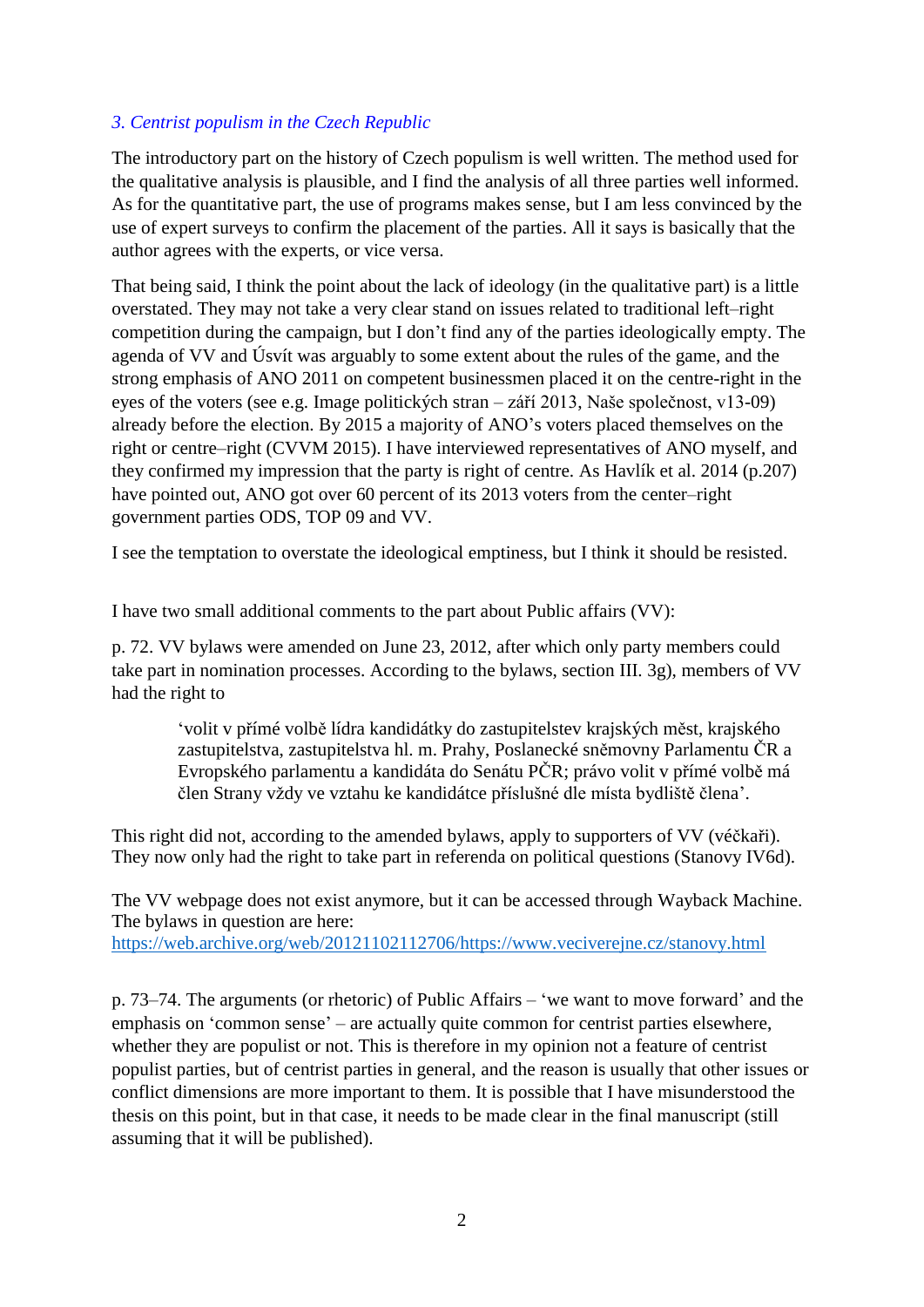## *4. Electoral support and voters*

The introduction, the part about context and the theoretical part all make good sense. The same goes for section 4.3 on data and methods, and most of the text part of the analysis. However, I find the maps more confusing than illuminating. Since the strongholds of the 'old' parties are also partly overlapping, I think it would be better to illustrate the (lack of) overlap between the populist parties and the others using more maps (not only one). Or perhaps color the strongholds of each of the populist yellow.

The tables (in section 4.4.1) showing correlations are instructive, but I miss information about whether these correlations are significant and at which level (0.01 or 0.05). I assume we are talking about Pearson's R here. This should definitely be included in the final text. I noticed that the correlations between ANO and the parties on the right were around .30 (table 5), and that the support of ANO correlated with the share of businessmen and was inversely related to unemployment. Considering the centre-right profile of ANO this is not surprising.

Turning to individual level data (4.4.2), I find this part of the chapter very difficult to read without having read the appendix first. In case of publication as a book, my suggestion would be to include enough from the appendix to make the section accessible to a non-expert reader. The questions that form the basis for the analysis should in any case be reproduced in the appendix.

On page 130, the author writes that 'there is only a significant positive effect of "Entrepreneurs" in the case of VV…', but information about significance is missing for all figures here as well as for figures 6.1a through 6.3d in the appendix. More explanatory text under each of the figures will make the manuscript easier to read. What do the numbers in figure 7 stand for?

## *5. Conclusion*

The conclusion aptly sums up the argument of the thesis. The question is of course how durable the (alleged) transformation of voter support is. Considering that VV is defunct and the original Úsvít is nowhere near the electoral threshold at the moment, centrist populism does not seem to be very successful in the long run. ANO took voters mainly from the centreright already in 2013, and its voters have become more centre-right even since 2015, according to CVVM. It is thus hardly a centrist party anymore. It would be interesting to hear the author's take in this.

(See also details below).

Oslo, 15 February, 2017

Elisabeth Bakke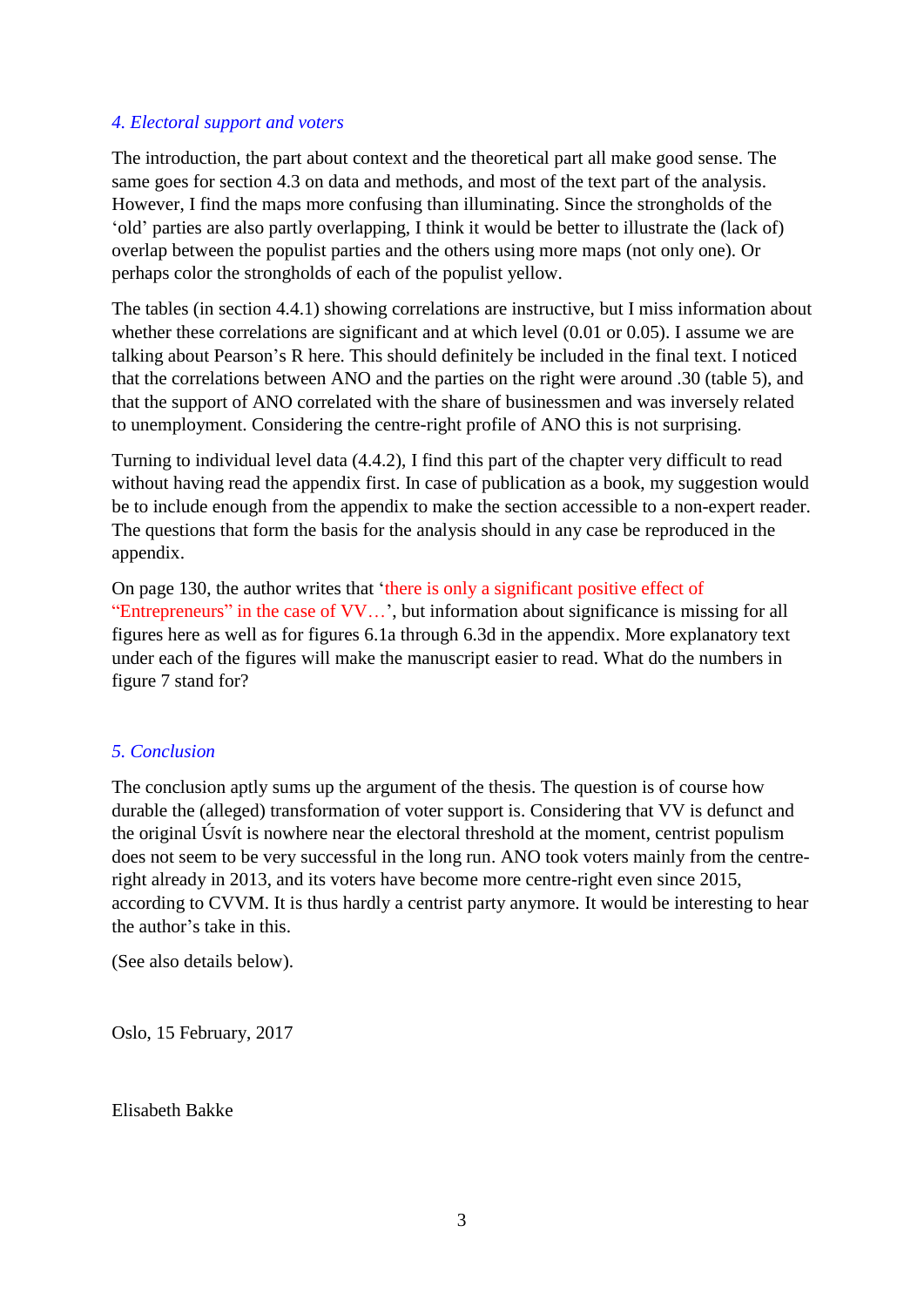## **Details – need to be fixed before publication of the thesis as a book**

[This is primarily meant as help to the author in completing the manuscript].

p. 95, last paragraph: should be rephrased (does not read well).

p. 137, third last line: the author probably means 'people who were less satisfied with democracy were LESS likely to vote for VV'.

p. 152: missing year of publication for Bågenholm (XXX).

## Appendix

p. 189, last 4 lines. The meaning is unclear. Please rephrase.

1) '313 interviews collected 2002 interviews'??? Do you mean that 313 interviewers (as in research assistants) made interviews with 2002 respondents?

2) '432 interviews took place and they gathered 1857 completed questionnaires'. So did each person answer several questionnaires, or do you mean that 432 research assistants did 1857 interviews?

3) 'Finally, [the] 2013 study was carried [out] by 289 interviews and 1653 respondents were interviewed'. Here it is clear that 1653 answered the survey, but the way it is formulated, it seems that several respondents were present at the same interview. Again, there were probably 289 interviewers (research assistants).

p. 192, line 8. Something is missing in the end of the sentence 'political values are the most vulnerable to change during the [WHAT?].'

p. 192. Here you refer to 'generation dealingment'; in the figures in chapter 4 and in table 13 it is generation desilusion. I assume they are meant to be the same? (In English it is generation disillusion, by the way).

p. 193, table 2. Is the variable education\_high high school education? If yes, consider changing the name. When I see education\_high, I think of university education.

p. 194, operationalization of the left–right dimension: something is missing after 'and about [the] role of [the] state in [the] economy .'

p. 195, libertarian/authoritarian values. 'I measure [the] libertarian/authoritarian dimension by a single variable'. But which one?

p. 196, Communist/Post-communist values. What do you mean by the 'ability of officebearers of [the] communist regime to hold a public office'? Is this a normative question (should they hold public office?) – or a question of competency (do they have the necessary skills to hold public office?).

p. 197, first paragraph and Table 6. It is not clear what kind of questions you refer to as Q 39a, b, c. Either give the wording of the questions or explain better what they are about.